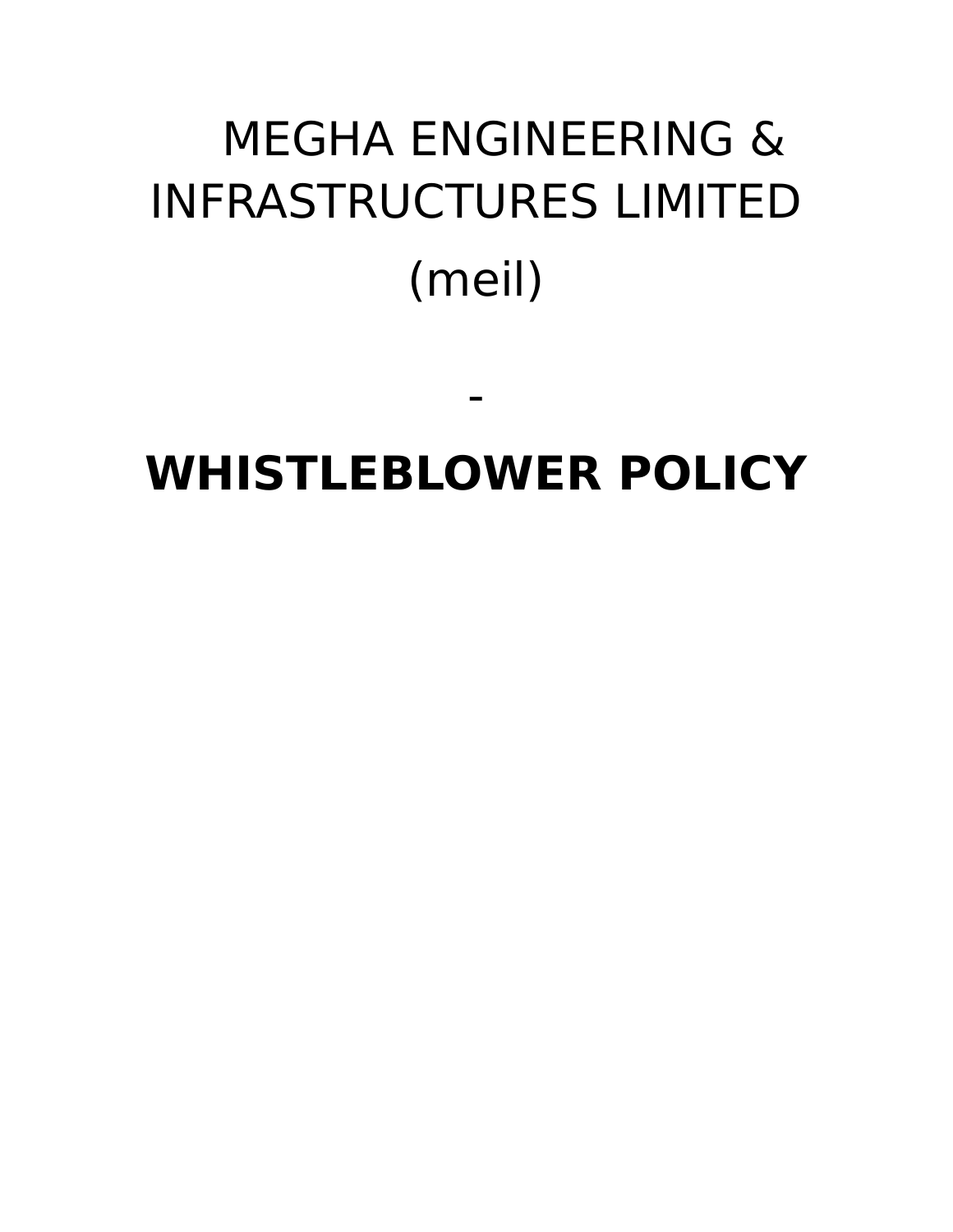# **WHISTLEBLOWER POLICY**

## **SCOPE**

This policy is applicable to all employees of **M/s.Megha Engineering & Infrastructures Limited** (MEIL)

## **PURPOSE**

The Company is committed to comply with the highest standards of professionalism, honesty, integrity and ethical behavior, in line with the Company's Code of Conduct and Ethics. This policy aims to provide a secure environment and to encourage employees of the Company to report unethical, unlawful or improper practices, acts or activities in the Company and to prohibit managerial personnel from taking any adverse personnel action against those employees who report such practices in good faith.

#### **POLICY**

Every employee of the Company is expected to promptly report to the management any actual or possible violation of the Code of Conduct or any other unlawful or unethical or improper practice or act or activity concerning the Company.

The unlawful or unethical or improper practice or act or activity (hereinafter referred to as an "alleged wrongful conduct") may include, but is not limited to, any of the following:

- i. Breach of the Company' Code of Conduct.
- ii. Breach of Business Integrity and Ethics.
- iii. Breach of terms and conditions of employment and rules thereof.
- iv. Intentional Financial irregularities, including fraud, or suspected fraud.
- v. Deliberate violation of laws/regulations.
- vi. Gross or willful negligence causing substantial and specific danger to health, safety and environment.
- vii. Manipulation of company data/records.
- viii. Pilferation of confidential/propriety information.
	- ix. Gross Wastage/misappropriation of Company funds/assets.
	- x. An abuse of authority.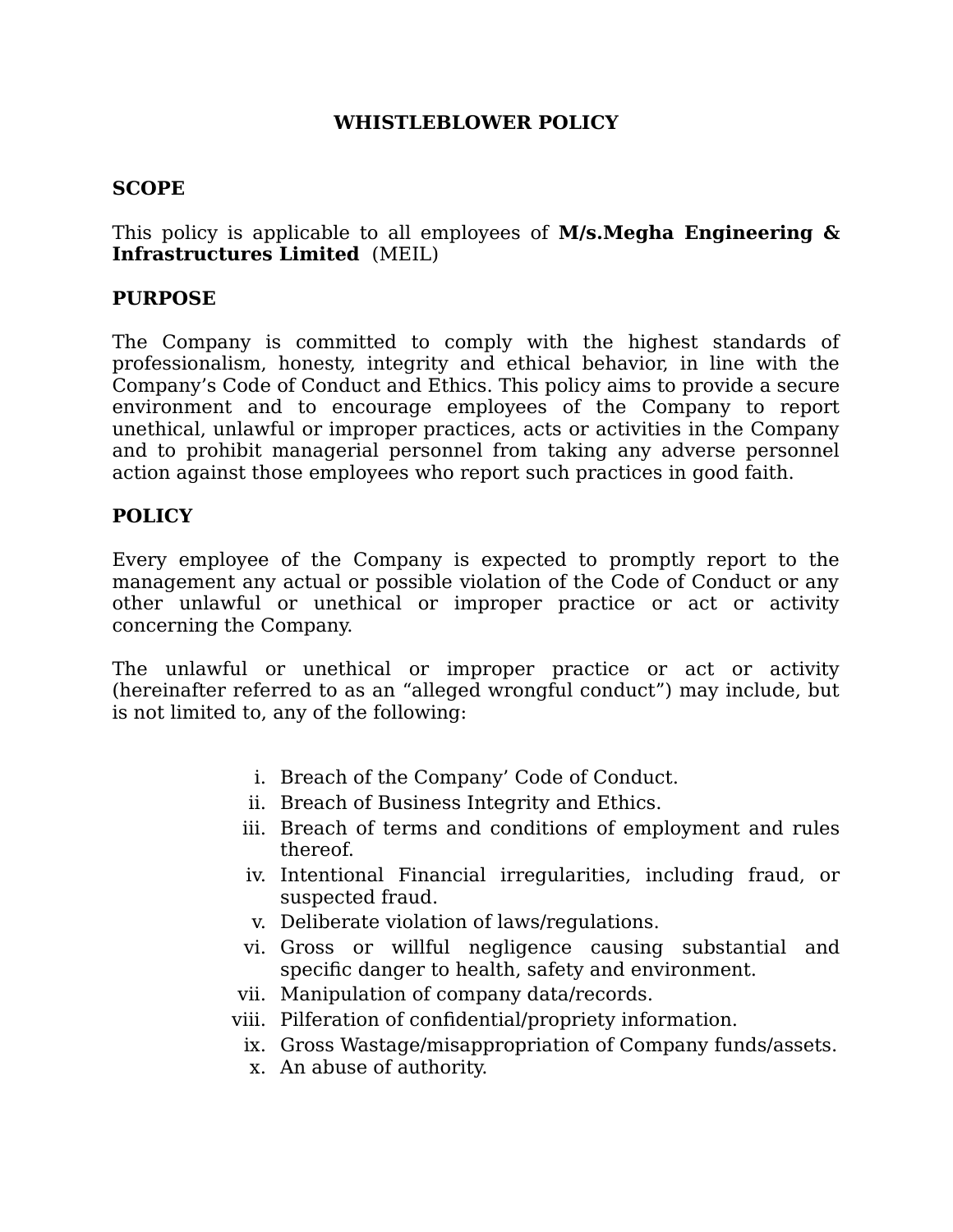No manager, director, department head, or any other employee with authority to make or materially influence significant personnel decisions shall take or recommend an adverse personnel action against an employee in knowing retaliation for a disclosure of information, made in good faith, about an alleged wrongful conduct.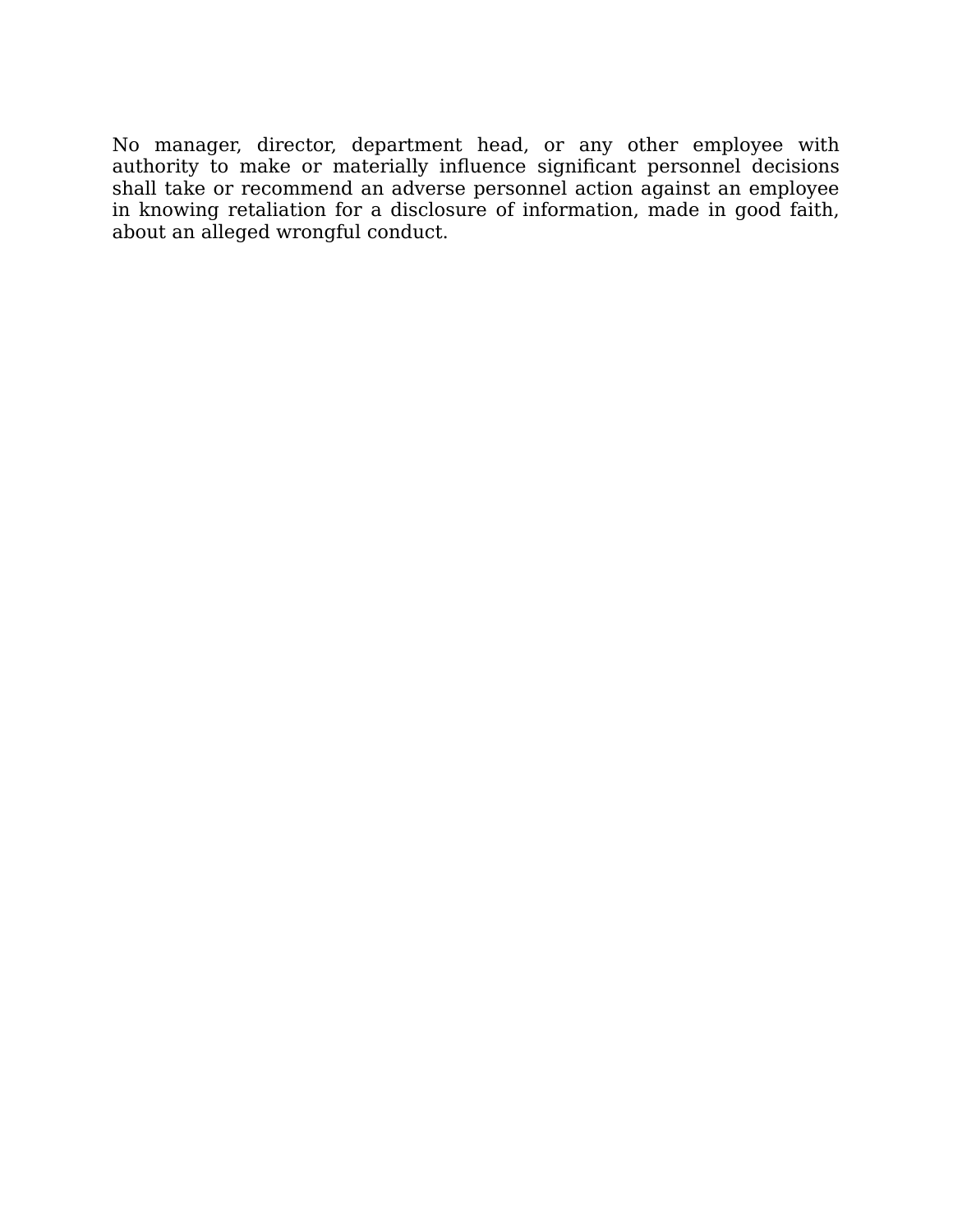# **DEFINITIONS**

The definitions of some of the key terms used in this Policy are given below.

1. "This Policy" or "Policies" "This Policy" or "Policies" refers to the "Whistle-Blower Policy."

2. Whistle-Blower Whistle-Blower means an Employee making a Disclosure under this Policy.

3. Alleged wrongful conduct Unlawful / unethical / improper practice / act or activity.

4. Company refers to MEIL.

# **ROLES, RIGHTS AND RESPONSIBILITIES OF WHISTLE-BLOWERS**

- 1. Whistle-Blowers provide initial information based on a reasonable belief that an alleged wrongful conduct has occurred. The motivation of a whistle-blower is irrelevant to the consideration of the validity of the allegations. However, the intentional filing of a false report, whether orally or in writing is itself considered an improper activity, which the Chairman of Audit Committee has the right to act upon.
- 2. Whistle-Blowers have a responsibility to set forth all known information regarding any reported allegations. Whistle-blowers must provide sufficient corroborating evidence to justify the commencement of an investigation. An investigation of unspecified wrongdoing or broad allegations would not be undertaken without verifiable evidence.
- 3. However Whistle-Blowers shall refrain from obtaining evidence for which they do not have a right of access. Such improper access may itself be considered an improper activity.
- 4. Whistle-Blowers are "reporting parties," and not investigators. They are not to act on their own in conducting any investigative activities, nor shall they have a right to participate in any investigative activities other than as requested by the investigating authority.
- 5. The identity of the whistle-blower will not be disclosed except where required under the law or for the purpose of the investigation.
- 6. A whistle-blower's right to protection from retaliation does not grant him immunity for any complicity in the matters that are the subject of the allegations or an ensuing investigation or any other misconduct or wrong doing.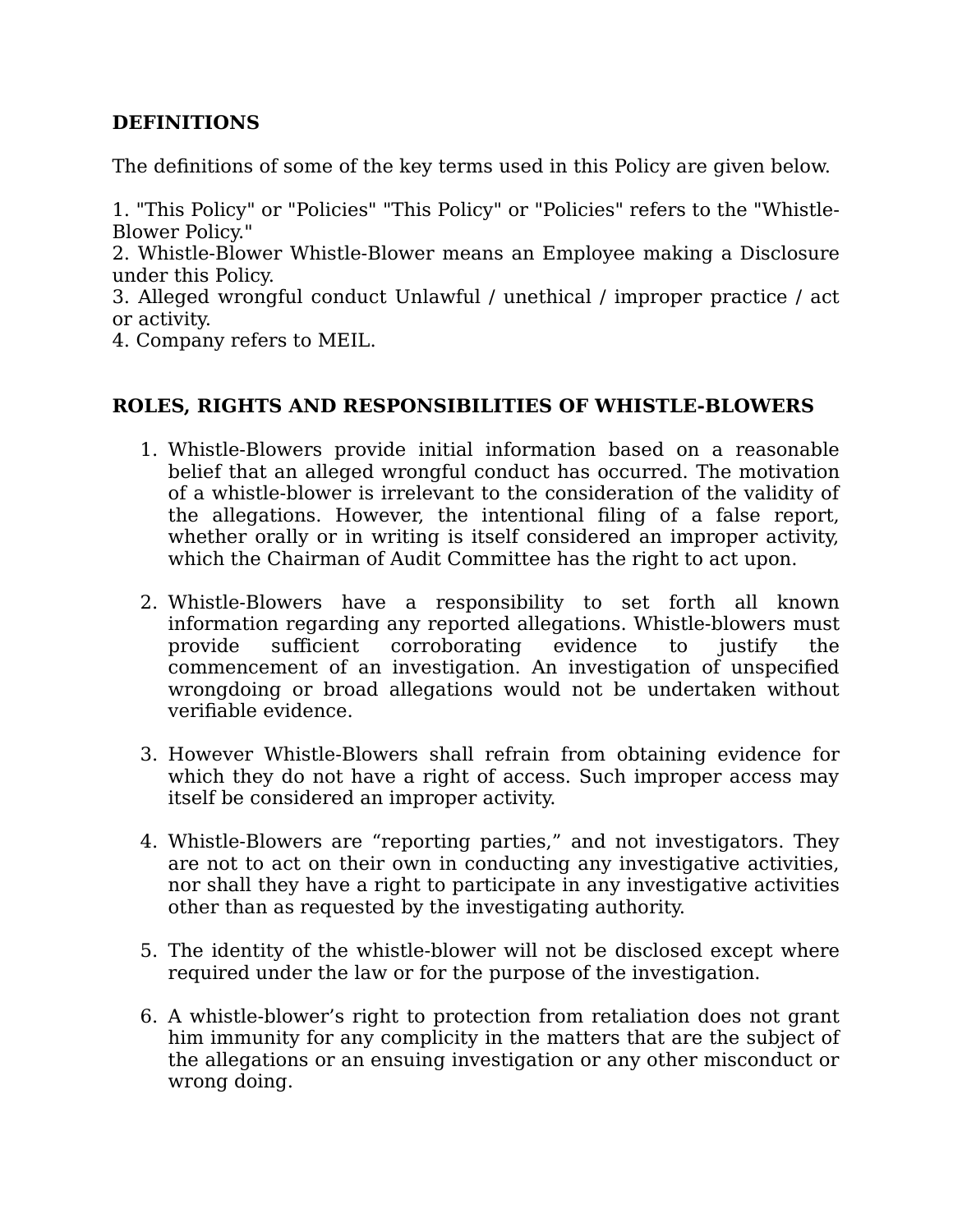7. This policy may not be used as a defense by an employee against whom an adverse personnel action has been taken for legitimate reasons or cause under Company rules and policies. It shall not be a violation of this policy to take adverse personnel action against an employee, whose conduct or performance warrants that action, separate and apart from that employee making a disclosure.

# **DISQUALIFICATION**

- 1. While it will be ensured that genuine Whistle-Blowers are accorded complete protection from any kind of unfair treatment as herein set out, any abuse of this protection will warrant disciplinary action.
- 2. Protection under this Policy would not mean protection from disciplinary action arising out of false or bogus allegations made vexatiously by a whistle-blower knowing it to be false or bogus or with a mala fide intention.
- 3. Whistle-Blowers, who make any Disclosures, which have been subsequently found to be mala fide or malicious or whistle-blowers who makes three or more Disclosures, which have been subsequently found to be frivolous, baseless or reported otherwise than in good faith, will be disqualified from reporting further Disclosures under this Policy. This itself will be considered as an improper activity which the Chairman of the Audit Committee have the right to act upon.

## **PROCEDURE**

Any communication in respect of alleged wrongful conduct concerning the employees should be addressed to the Chairman of the Audit Committee of the Company.

All alleged wrongful conducts should be reported in writing so as to ensure a clear understanding of the issues raised and should either be typed or written in a legible handwriting in English.

 The Chairman of Audit Committee will then have the alleged wrongful conduct investigated.

#### **INVESTIGATION**

All reports under this Policy will be promptly and appropriately investigated, and all information disclosed during the course of the investigation will remain confidential, except as necessary to conduct the investigation and take any remedial action, in accordance with applicable law. Everyone working for or with the Company has a duty to cooperate in